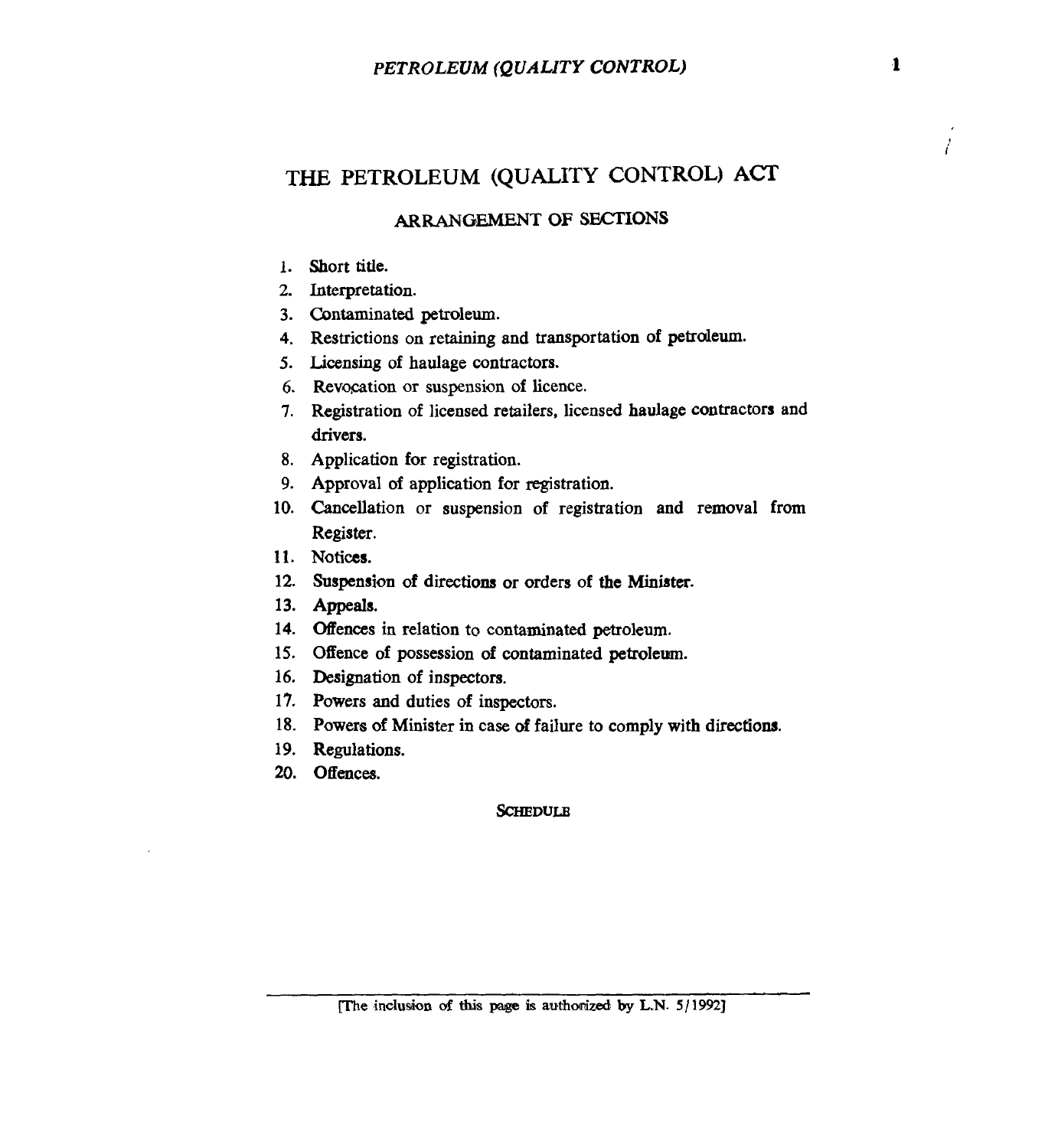### THE PETROLEUM (QUALITY CONTROL) ACT

*[17thMay, I990.1* **17 of 2001.** 

1. This Act may be cited as the Petroleum (Quality Control) Short title. Act.

2. In this Act-

**Interpretation.** 

**Arts 10 of 1990, 8 of 19%.** 

"diesel oil" means automotive diesel oil which-

- (a) is intended primarily for use in compression ignition engines;
- (b) has a flash point of over 140°F;
- $(c)$  has, on distillation, a maximum boiling point below **725°F;** and
- **(d)** meets such specifications as the Minister may, on the recommendation of the Petroleum Corporation of Jamaica, by order, prescribed;

"domestic kerosene" means kerosene which-

- (a) is intended for household lighting **and** cooking;
- (b) has a final boiling point which does not exceed **572°F;**
- $(c)$  has a minimum flash point of 100 $^{\circ}$ F; and
- (d) meets such specifications **as** the Minister may, on the recommendation of the Petroleum Corporation of Jamaica, by order, prescribe;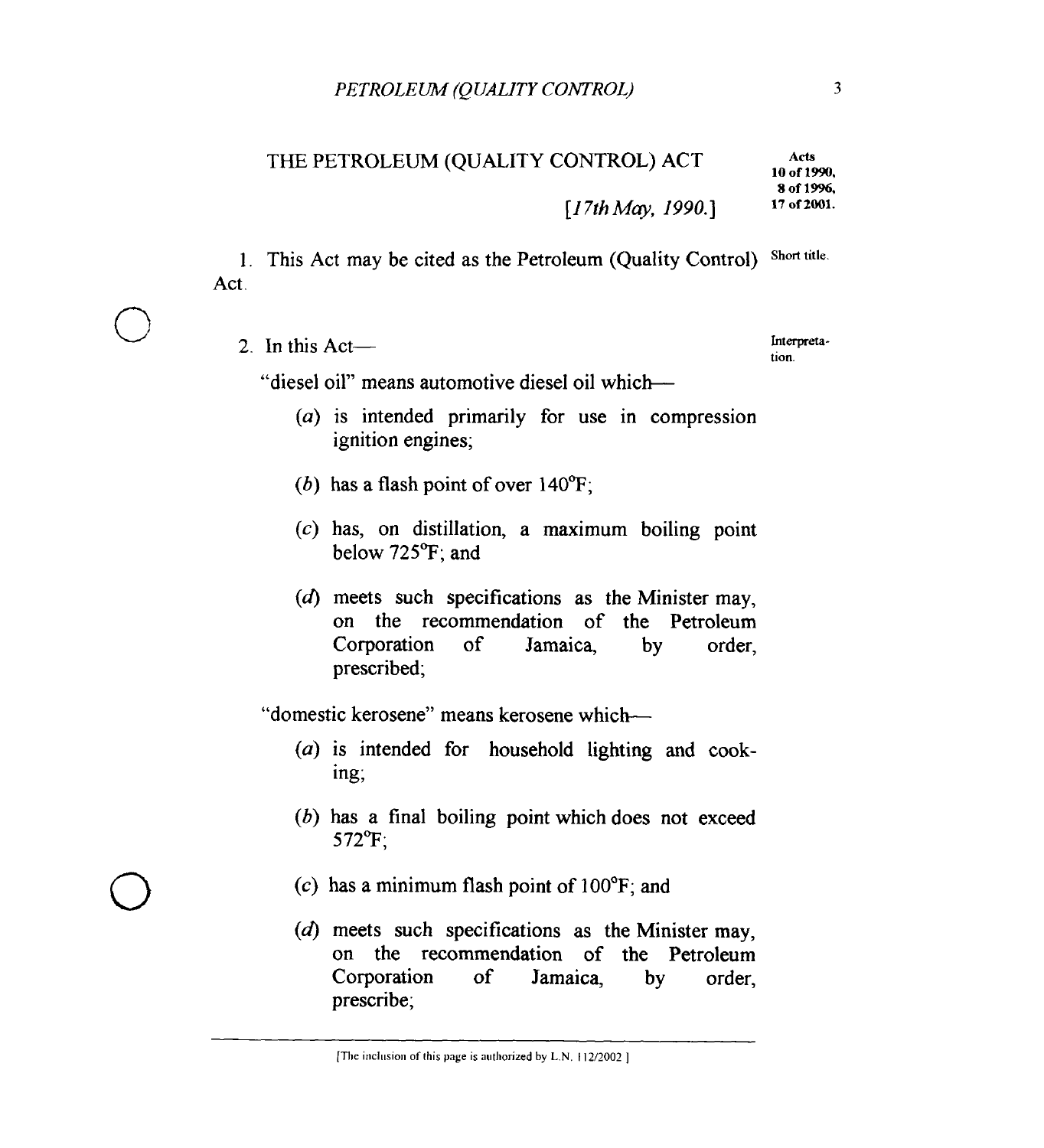- "inspector" and "analyst" mean a person designated as such pursuant to section **16;**
- "kerosene" means domestic kerosene and Turbo Jet **AI**  Fuel;

"licence"-

*(a)* in relation to a licensed retailer means a licence to sell petroleum by retail pursuant to the relevant Act;

*0* 

- *(b)* in relation to a haulage contractor means a licence granted under this Act;
- "licensed haulage contractor" means a person who is licensed under this Act to transport petroleum in bulk within the Island;
- "licensed retailer" means a person licensed to deal in or sell petroleum by retail pursuant to the relevant Act and registered as such under this Act;
- "motor gasoline" means gasoline, other than aviation gasoline, which-
	- *(a)* is intended for use primarily in spark ignition engines;
	- *(b)* has, on distillation, a final boiling point not greater than **437°F;** and
	- *(c)* meets such specifications as the Minister may, on the recommendation of the Petroleum Corporation of Jamaica, by order, prescribe;
- "petroleum" has the same meaning as in the relevant Act;

ITlic **IiicIusIon of IliIs page IS nlltlioll/ed** by **1.** N **I** *lZil002*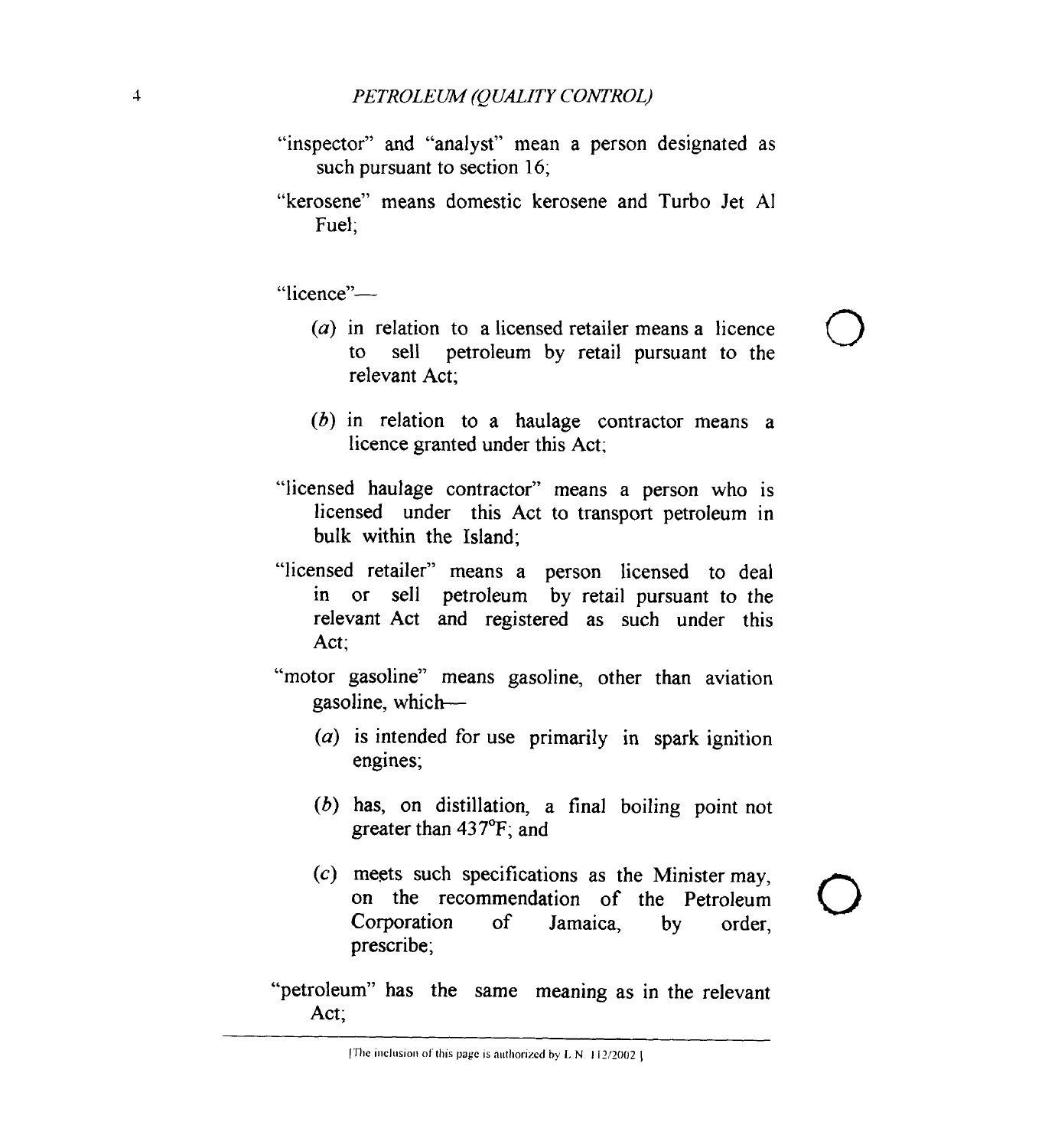- "prescribed vehicle" means a tank waggon or any other motor vehicle intended, adapted or used for the transportation of petroleum in bulk;
- "relevant Act" means the Petroleum and Oil Fuel (Landing and Storage) Act;

"Turbo Jet Al Fuel" means kerosene which-

*0* 

- *(a)* is intended for use in aircraft turbine engines; and
- *(b)* has a minimum flash point of 100°F; and
- $(c)$  meets the specifications for the time being applied by the Petroleum Corporation of Jamaica as its standards for Aviation Fuel Quality Requirements.

 $3.-(1)$  For the purposes of this Act, petroleum is  $^{Contini-}$ contaminated if a sample of any category of petroleum petroleum. to which this subsection applies displays characteristics which are inconsistent with the prescribed characteristics for that category of petroleum.

*0*  **(2)** Subsection **(1)** applies to the following categories of petroleum, motor gasoline, diesel oil, kerosene (whether domestic kerosene or Turbo Jet A1 Fuel) and such other categories of petroleum as may be prescribed.

- (3) The Minister may make regulations—
- *(a)* for determining what deficiency in **any** of the normal constituents of any category of petroleum in a sample, or how the presence therein of any reagent, substance or colour; and

The inclusion of this page is authorized by L.N. 112/2002.1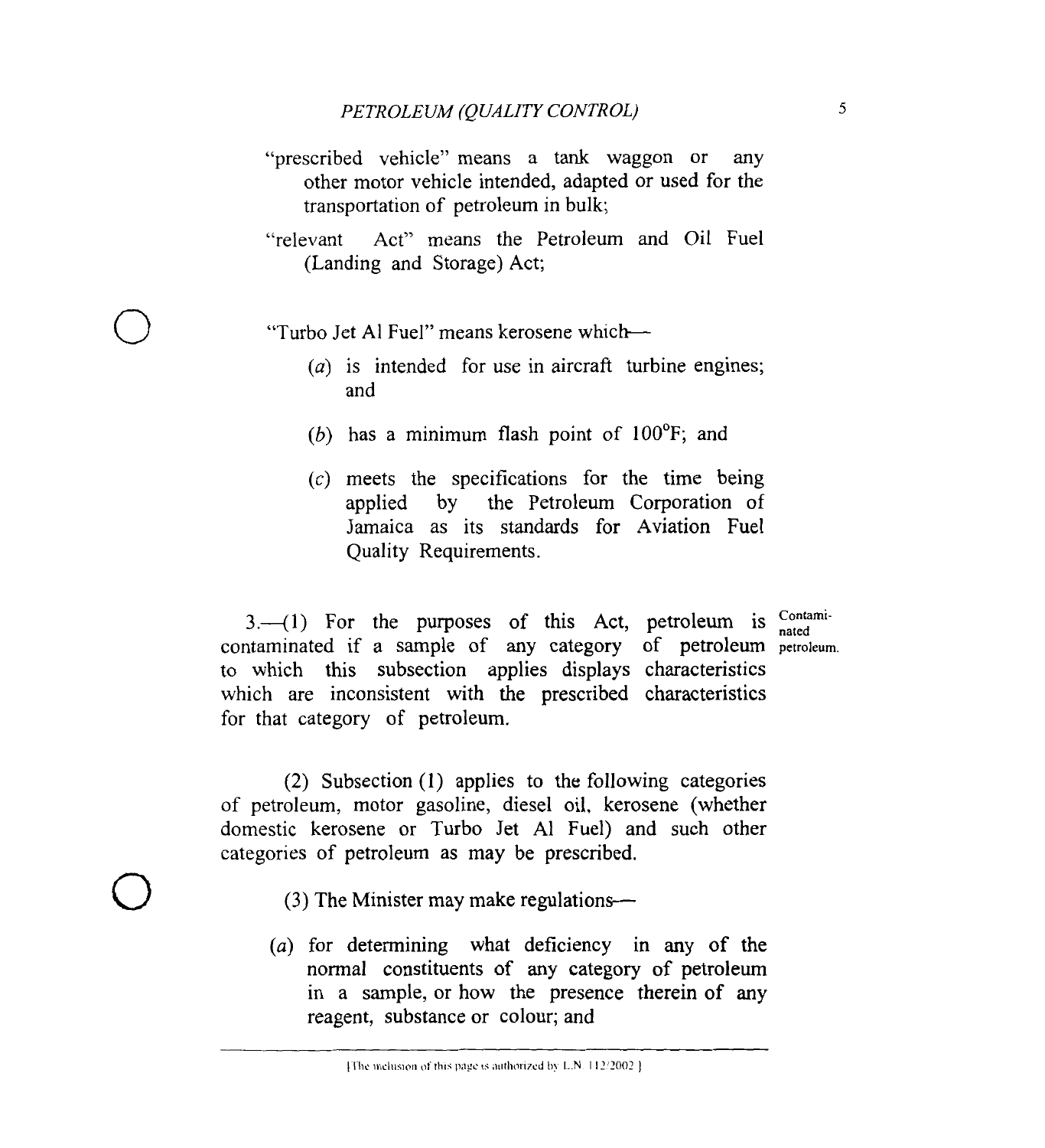## 6 *PETROLEUM (QUALITY CONTROL)*

*(b)* for determining the circumstances in which and the extent to which a discrepancy between the actual contents of a prescribed vehicle and the particulars set out in the despatch note issued by the operator of a refinery or wharf in respect of petroleum delivered to that vehicle,

petroleum is contaminated. raises a presumption, until the contrary is proved, that  $\bigcirc$ 

(4) Any licensed retailer or licensed haulage contractor who knows or has reason to suspect that any contaminated petroleum is in his possession or under his control shall forthwith make a report at the nearest police station or notify an inspector.

(5) Any person employed by a licensed retailer or licensed haulage contractor who knows or has reason to suspect that contaminated petroleum is on the premises, or in a prescribed vehicle, of his employer shall forthwith inform his employer and shall make a report at the nearest police station or notify an inspector.

I712001 s. 2.

*(6)* Any person who fails to perform any duty cast on him by subsection (4) or (5) shall be guilty of an offence and shall be liable on summary conviction in a Resident Magistrate's Court to a fine not exceeding two hundred thousand dollars or to imprisonment for a term not exceeding six months or to both such fine and imprisonment.

<sup>[</sup>The inclusion of this page is authorized by L.N. 112/2002].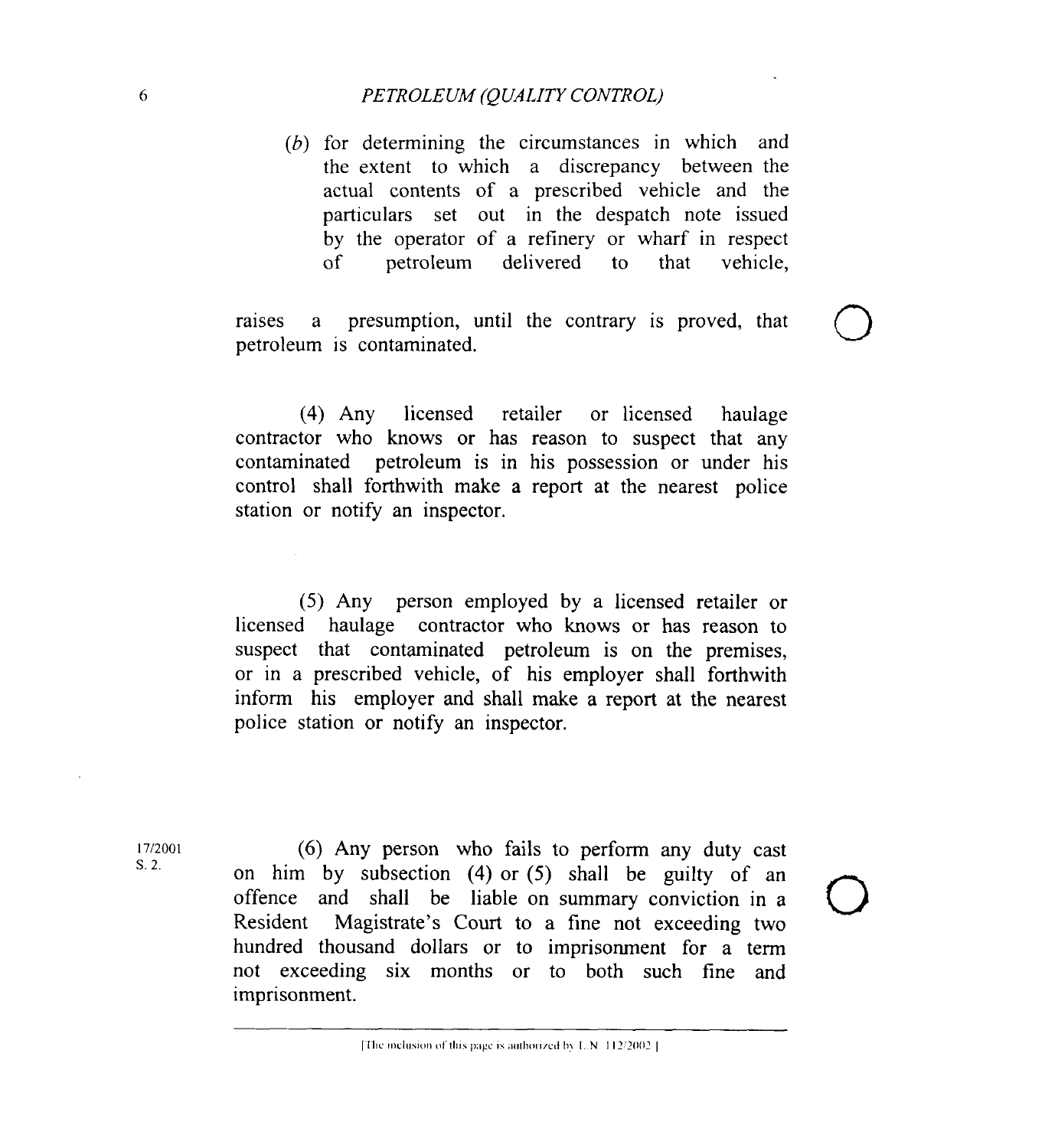4.-(1) Subject to the provisions of this Act, no  $\frac{\text{Restrictions}}{\text{on retaining}}$ person shall sell petroleum by retail unless he-

(*a*) is a licensed retailer;

*0* 

*0* 

- *(b)* has insured his premises in respect of fire with an insurance company approved by the Minister after consultation with the Superintendent of Insurance; and
- $(c)$  has public liability insurance.

(2) Subject to the provisions of this Act, no person shall engage in the business of transporting petroleum in bulk within the Island unless he is a licensed haulage contractor and is registered as such under this Act.

(3) Subject to the provisions of this Act, no person **17/2001**  shall operate a prescribed vehicle as the driver thereof S. 3(b). unless-

- *(a)* he is a licensed haulage contractor and is registered as a driver under this Act; or
- (b) as respects any such vehicle-
	- (i) he is authorized by a licensed haulage contractor to drive the vehicle and is registered as a driver under this Act; and
	- (ii) the licensed haulage contractor has secured life insurance coverage on the life of that driver.

**(4)** A licensed haulage contractor shall not employ, authorize or permit any person to drive a prescribed vehicle unless that person is registered as a driver under this Act 17/2001 and the licensed haulage contractor has secured life insurance  $\frac{3.3(c)}{S_1}$ . coverage in respect of that person.

portation of petroleum.<br>17/2001 S. **3(a)** 

<sup>[</sup>The inclusion of this page is authorized by L.N. 112:2002].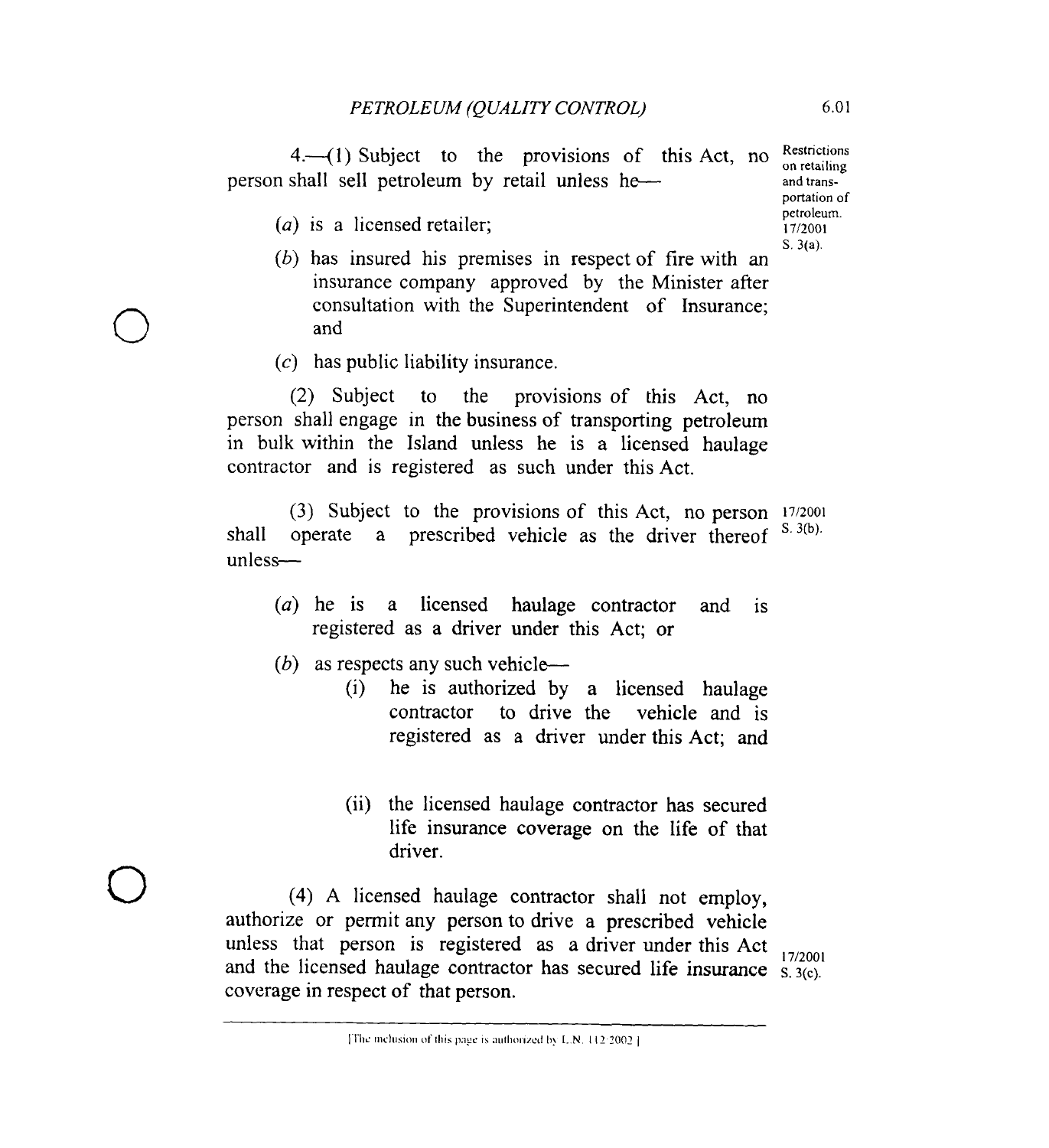# 6.02 *PETROLEUM (QUALITY CONTROL)*

| 17/2001<br>S. 3(d).                                         | (4A) Each haulage contractor shall, in addition to<br>securing life insurance in respect of each driver employed<br>to him, obtain insurance coverage, in an amount not less<br>than the prescribed amount, with respect to damage of any<br>kind to premises, injury to any person or otherwise which<br>may occur during the conveyance of petroleum. |  |
|-------------------------------------------------------------|---------------------------------------------------------------------------------------------------------------------------------------------------------------------------------------------------------------------------------------------------------------------------------------------------------------------------------------------------------|--|
| 17/2001<br>S. 3(d).                                         | (4B) In subsection (4A) the prescribed amount means<br>not less than twenty million dollars in connection with any<br>one incident or such other amount as the Minister may<br>prescribed by order, subject to affirmative resolution.                                                                                                                  |  |
| 17/2001<br>S. $3(e)(i)$ .                                   | (5) Every person who contravenes subsection $(1)$ , $(2)$ ,<br>$(3)$ , $(4)$ or $(4A)$ shall be guilty of an offence and shall be<br>liable-                                                                                                                                                                                                            |  |
|                                                             | (a) on conviction on indictment in a Circuit Court, to a<br>fine or to imprisonment for a term not exceeding five<br>years or to both such fine and imprisonment;                                                                                                                                                                                       |  |
| 17/2001<br>S. $3(e)(ii)$ .                                  | (b) on summary conviction in a Resident Magistrate's<br>Court, to a fine not exceeding one million dollars or to<br>imprisonment for a term not exceeding two years or to<br>both such fine and imprisonment.                                                                                                                                           |  |
| Licensing<br>of haulage<br>contractors.<br>17/2001<br>S. 4. | $5.$ (1) Every application for a licence to operate as a<br>haulage contractor shall be made to the Minister in such<br>form and manner as may be prescribed by regulations or<br>approved by the Minister and shall be accompanied by the<br>prescribed fee.                                                                                           |  |

(2) **A** licence under this section shall be granted for such period and subject to such conditions as may be specified therein.

**(3)** Where the Minister decides not to grant a licence under this section he shall notify the applicant in writing

 $\ddot{\phantom{0}}$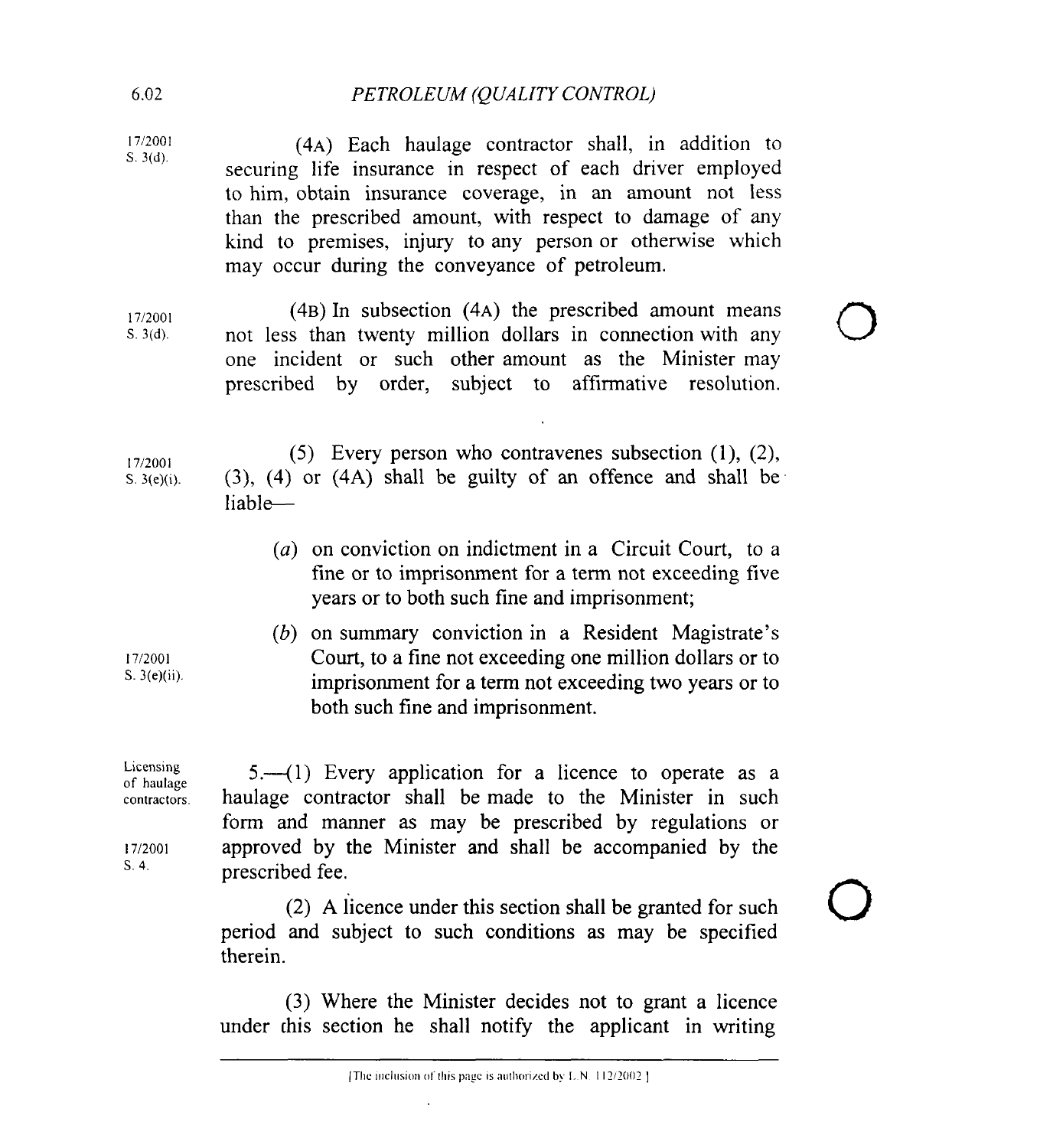of the decision and of the right of appeal conferred by section 13.

# $6. - (1)$  Where--

- (a) it appears to the Minister that a licensed haulage  $\frac{\sinh(\theta)}{\theta}$ contractor has contravened any condition of his licence or the provisions of any rules made under section 18 (1) *(a)* of the relevant Act or of any regulations made under this Act; or
- $(b)$  a licensed haulage contractor has not complied  $_{17/2001}$ with the provisions of section 4 (2), (3), (4), and  $S(5(b))$ .  $(4A);$  or
- (c) a licensed haulage contractor has been convicted of an offence under section 14 or 15,

the Minister may, by notice in writing, require that haulage contractor to show cause within such time as may be specified in the notice (not being less than fourteen days) why the licence should not be revoked or suspended.

- $(2)$  Where--
- *(a)* the licensed haulage contractor fails to show cause as required by subsection (1); or
- *(6)* the cause shown by him is inadequate in the opinion of the Minister,

the Minister may, by notice in writing to that haulage contractor, suspend the licence for such period as the Minister may consider necessary or, as the case may be, revoke the licence from such date as may be specified in the notice. *0* 

> (3) The suspension or revocation of a licence under this section shall not in any way affect the liability of a haulage contractor in respect of any contravention of

or suspcn-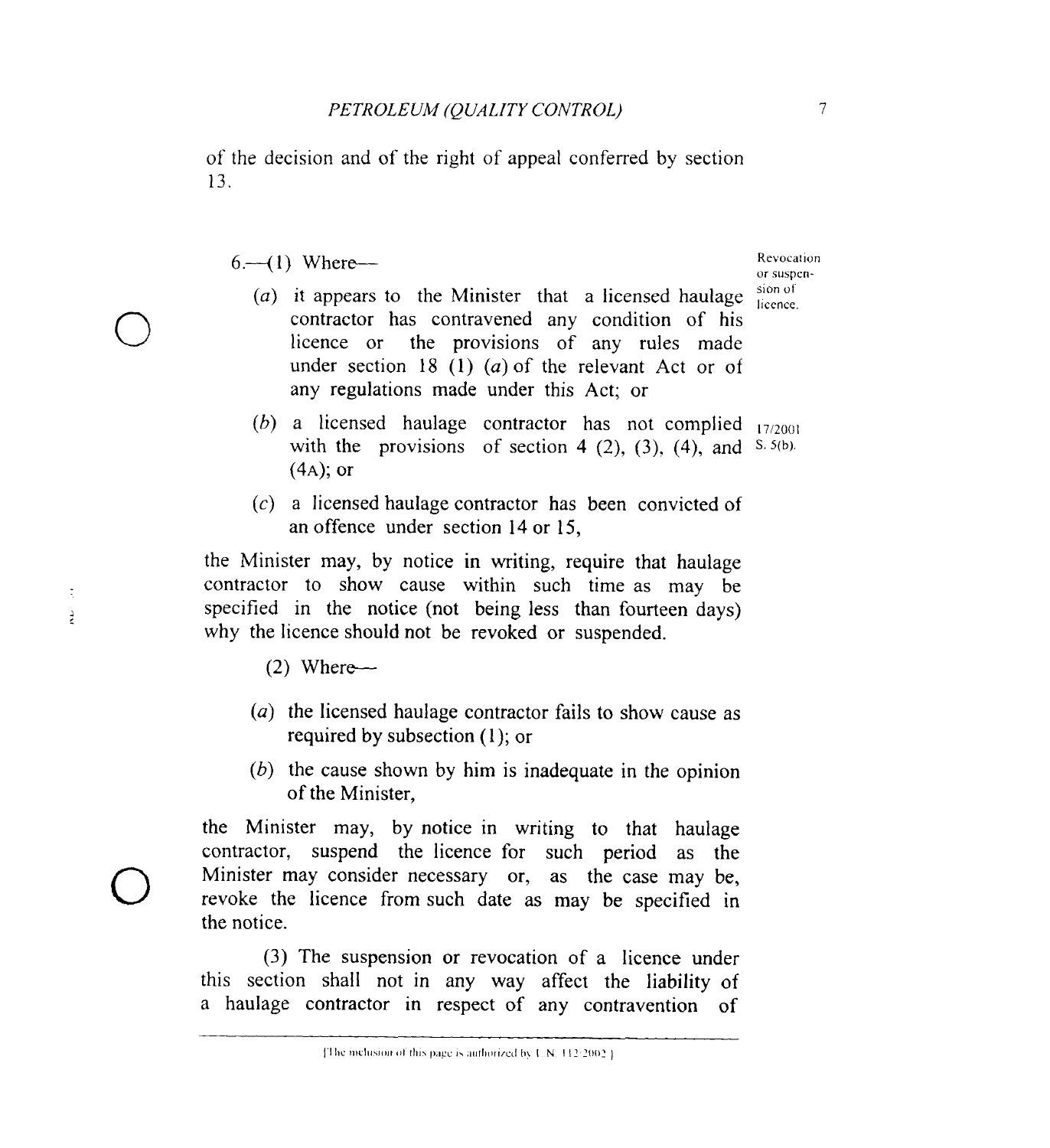section 14 or 15.

Registration of licensed retailers, licensed haulage contractors and drivers.

 $7.41$ ) The Minister shall cause to be kept in such form as he may determine, a register to be known as the Register of Licensed Retailers, Licensed Haulage Contractors and Drivers.

(2) There shall be entered in the Register, the names and such other particulars as may be prescribed of every person whose registration has been approved pursuant to section 9.

Application for registration. 1712001 S. 6(a). 8. An application for registration under this Act shall be made to the Minister in such manner and contain such particulars and be accompanied by the prescribed fee and such documents, as may be prescribed.

Approval of application for registration.

9. $-(1)$  The Minister shall approve an application for registration if he is satisfied-

- *(a)* that the provisions of section 8 have been complied with;
- *(h)* that the applicant is a fit and proper person to be so registered; and
- *(c)* that, in the case of an application for registration **as** a licensed retailer or a licensed haulage contractor, the applicant is the holder of a valid licence issued under the relevant Act or under section *5* of this Act, as the case 'may be.

(2) Upon approval of an application for registration pursuant to this section the Minister shall furnish the applicant with a certificate of registration in the prescribed form.

<sup>[</sup>The inclusion of this page is authorized by L.N. 112/2002 ]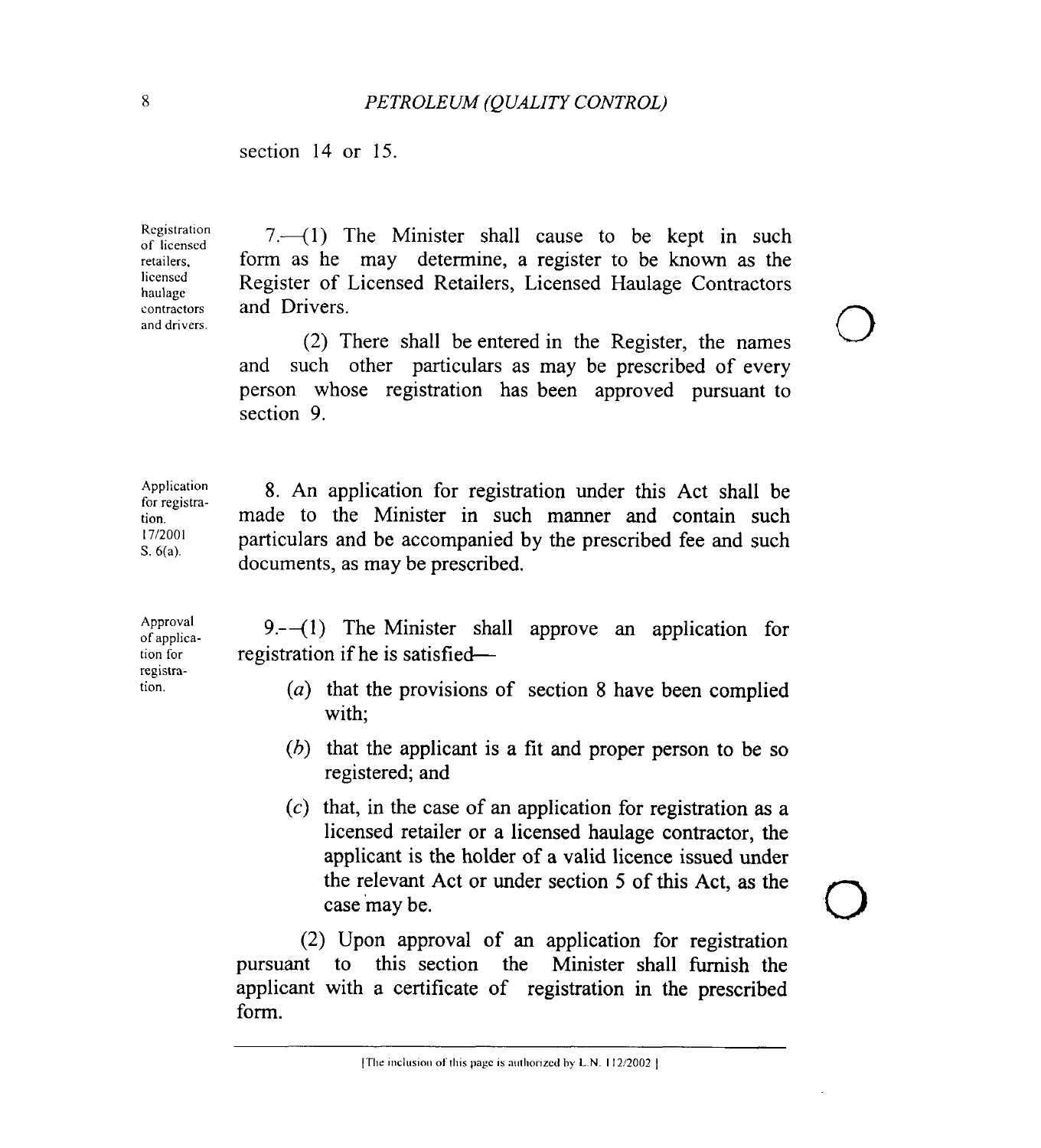**(3) If** the Minister is not satisfied as to any of the matters specified in subsection **(1)** he shall refuse to register the applicant and shall notify him in writing accordingly and inform him of the right of appeal conferred by section **13.** 

**10.—(1)** If any person registered under this Act—

*(a)* **is** convicted of an offence under this Act; or

- **Cancellation or suspension**
- (b) upon enquiry by the Minister has been found to removal have procured his registration under this Act on **since**. the ground of any misleading, false or fraudulent representation,

the Minister may, if he thinks fit, cancel the registration **of** that person or suspend the registration for such period as the Minister may determine.

(2) Where pursuant to subsection (l), the Minister cancels or suspends the registration of any person the Minister shall direct that-

- *(a)* in the case of cancellation, the name and particulars of such person be removed from the Register; or
- *(b)* in the case of suspension, that an appropriate entry be made in the Register.

(3) Where the Minister cancels the registration of any person he may **fix** a time before which that person shall not be eligible to apply for re-registration under this Act.

11. Where the Minister has exercised any of the powers *Notices*. conferred by section 10 in respect of any person he shall, within fourteen days, notify that person in writing of his decision and shall inform such person of the rights conferred by section 13.

**me inclusion** *orf* this **page i3 aubhbn'zed by L.N.** *5/1992]*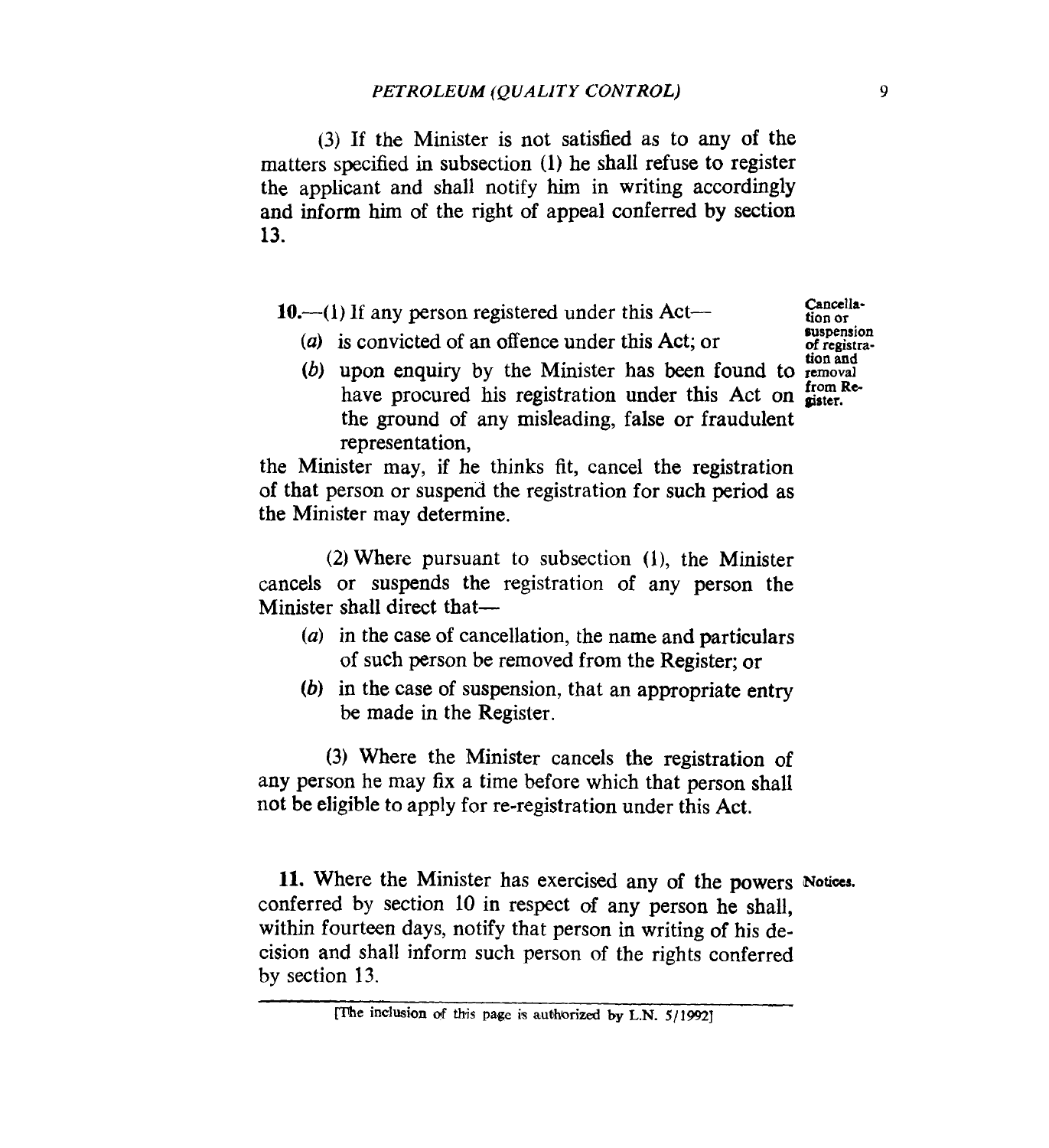**Suspension of directions or orders of the Miairter.** 

**12.** The Minister may, upon application made in the prescribed manner and within the prescribed time, direct that any direction or order given or made under section 10 shall be suspended until the expiration of the period within which the person affected by the direction or order may lodge an appeal under section 13 or if an appeal has beer lodged within that period, until the appeal has been heard.

Appeals.

**13.-(1) Any** person aggrieved by a decision of the Minister to refuse to grant a licence under this Act or to suspend or revoke such licence may, within fifteen days after the date of notification of that decision, appeal to the **Tri**bunal appointed under subsection **(2)** (hereinafter referred to as "the Tribunal").

**Schedule.** 

(2) The Minister shall appoint a Tribunal for the purpose of determining appeals and the provisions of the Schedule shall have effect as to the constitution **of** the Tribunal and otherwise in relation thereto.

**(3)** Nothing in this section shall be construed as requiring the Tribunal to hold any hearing.

**(4)** The Tribunal may, upon being satisfied that owing to absence from the Island, sickness or other reasonable cause, the person aggrieved was prevented from appealing within the period specified in subsection **(1)** may extend the period as may **be** reasonable in the circumstances.

*(5)* On determination **of** an appeal under this section, the Tribunal may make such order as it thinks fit.

14.—(1) Any person who knowingly sells or offers for sale contaminated petroleum shall be guilty **of** an offence and shall be liable-

*(a)* on conviction in a Circuit Court to a fine **or** to imprisonment for a term not exceeding five years or to both **such** fine and imprisonment;

**Offences**  in rela**tioa** *to cmtami***nated petroleum.** 

**phe inclusion** *of* **th;s page is authorized by LN. 5]19%]**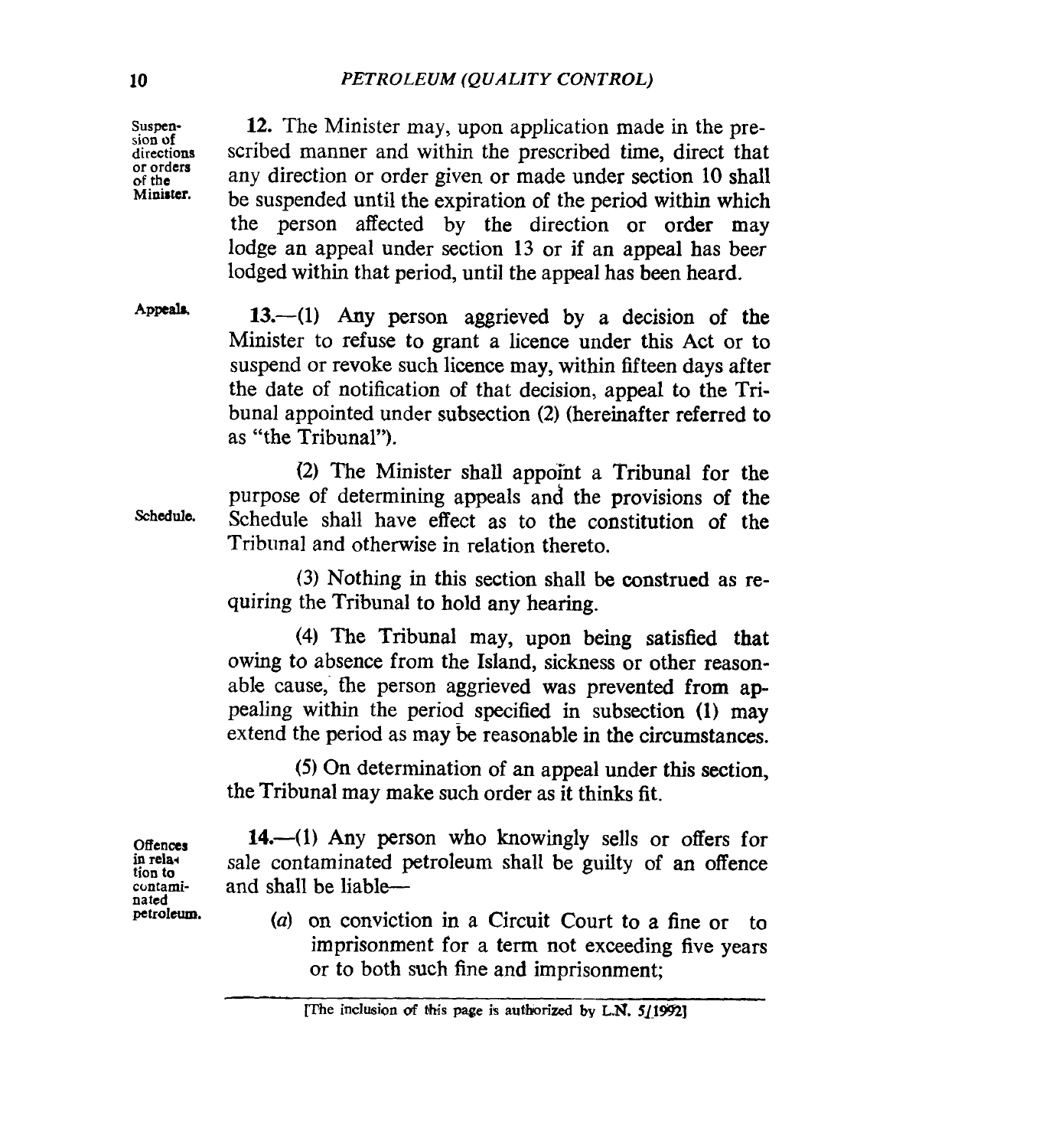*(b)* on conviction on indictment in a Resident Magistrate's Court to a fine not exceeding one million dollars or to  $17/2001$ <br>imprisonment for a term not exceeding two years or to  $8.7(a)$ . imprisonment for a term not exceeding two years or to both such fine and imprisonment.

**(2)** Any person who knowingly delivers contaminated petroleum to a licensed retailer or to any other person for distribution (whether by sale or otherwise) shall be guilty of an offence and shall be liable--

- *(a)* on conviction in a Circuit Court to a fine or to imprisonment for a term not exceeding five years or to both such fine and imprisonment;
- *(b)* on conviction on indictment in a Resident Magistrate's Court to a fine not exceeding one million dollars or to  $17/2001$ <br>imprisonment for a term not exceeding two vents or to  $8.7(b)$ . both such fine and imprisonment. imprisonment for a term not exceeding two years or to

**(3)** In proceedings under this section the defendant shall be deemed to have **known** that petroleum is contaminated if he could with ordinary care have ascertained the fact.

(4) Where any person is convicted of an offence under this section on a second occasion then-

- *(a)* any licence granted to that person under this Act or under the relevant Act and any registration *of* that person under this Act, shall, by virtue of that conviction, be automatically revoked; and
- *(6)* that person shall not be eligible to be granted a licence under this Act or the relevant **Act** or to be registered under this Act for a period of ten years next following the date of conviction.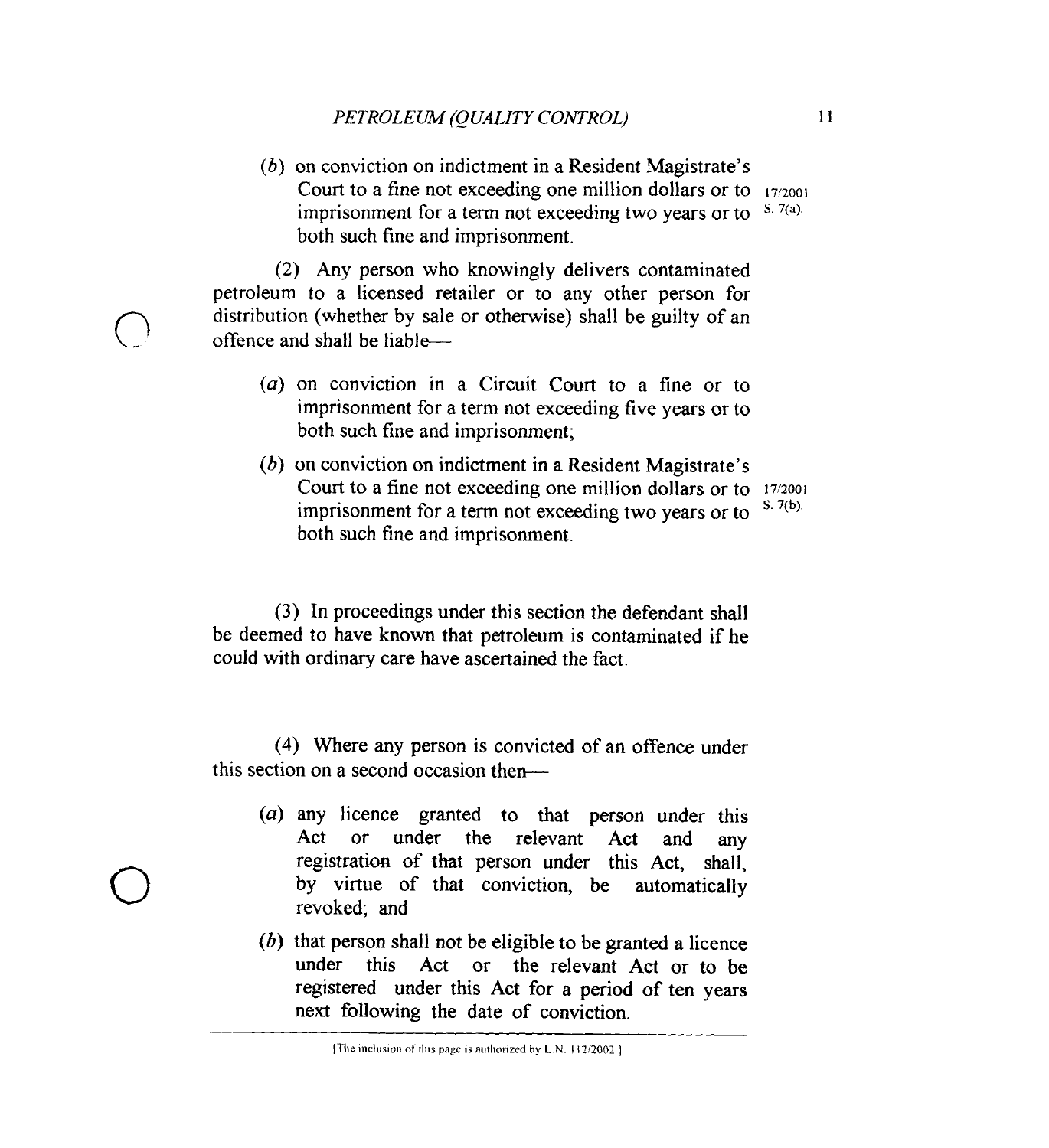15.41) A licensed retailer, licensed haulage contractor or a person registered as a driver under this Act who has in his possession any contaminated petroleum shall, subject to subsection **(2),** be guilty of an offence and shall be liable on summary conviction in a Resident Magistrate's Court to a fine not exceeding one million dollars or to imprisonment for a term not exceeding two years.

(2) It shall be a defence to a person charged under subsection  $(1)$  to prove that-

- (a) he did not know or had no reason to suspect that the petroleum was contaminated; or
- (b) he knew of or had reason to suspect the contamination and made a report thereof pursuant to section 3 **(4)** or *(5).*

 $16-1$ ) The Minister may designate qualified persons as analysts and as inspectors or for such other purpose as appears to him to be necessary or expedient for the purposes of this Act.

(2) An inspector shall be furnished with a certificate of appointment in the prescribed form and on entering any place or vehicle pursuant to subsection (1) of section 17 shall, if required to do so, produce the certificate to the person in charge of the place or vehicle.

(3) The designation of any person **as** an inspector pursuant to subsection (1) shall be published in the *Gazette.* 

**Powers and duties of inspectors.** 

**Designation** of **inspectors.** 

17.<sup>41</sup> An inspector may at any time--

(a) enter any place where he reasonably believes that petroleum is kept for sale or any vehicle which he reasonably believes to be used for the purpose of transporting petroleum in **bulk** and may-

**Offence**  of **possession of**  contami**petroleum. 1712001 s. 8.** 

**Mted**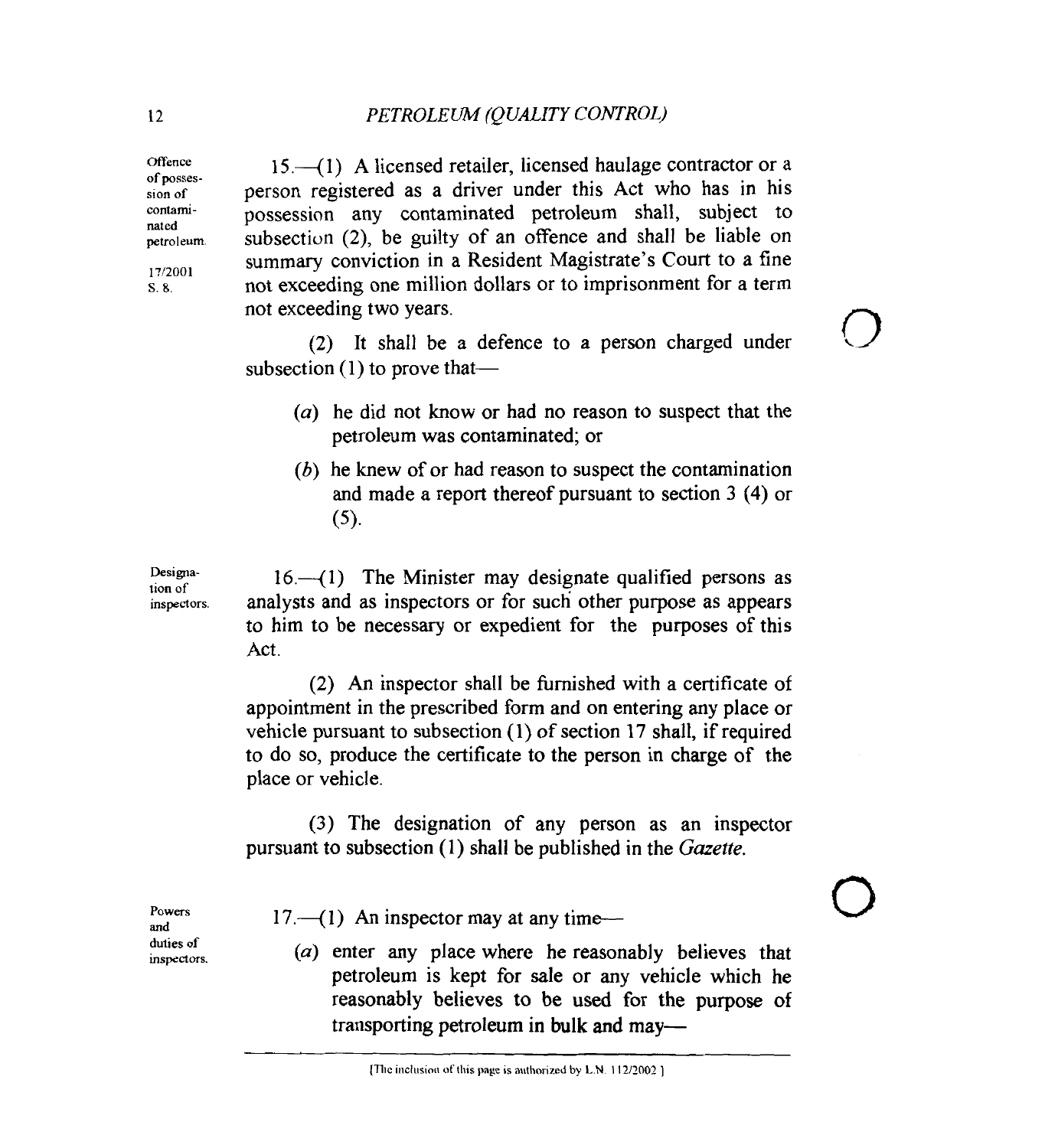- (i) examine such petroleum and take samples thereof, in such amount as **may** be prescribed, free of charge; and
- (ii) examine such place or vehicle or anything which he reasonably believes to be used or capable **of** being used for the keeping or transporting of such petroleum;
- *(b)* open and examine any container that he reasonably believes contains petroleum for the purpose of sale or distribution or for the purpose of transportation in bulk;
- **(c)** seize and detain-
	- (i) any petroleum in relation to which he reasonably believes any provision **of** the relevant Act or of this Act or any regulations made under either such Act has been contravened; and
	- (ii) any article or substance which he reasonably believes is likely to be **used for** the purpose **of** contaminating the petroleum;
- *(d)* prohibit the sale, distribution or transportation of any petroleum which appears to him to be contaminated;
- *(e)* give to the owner or person in charge of a place or vehicle entered pursuant to this subsection or to the owner or person in possession **of** any petroleum which he reasonably believes to be contaminated such directions as he considers necessary or expedient for preventing the sale or distribution of that petroleum;
- (f) exercise any such further powers, subject to such conditions or restrictions, as may be prescribed.

<sup>[</sup>The inclusion of this page is authorized by L.N. 5/1992]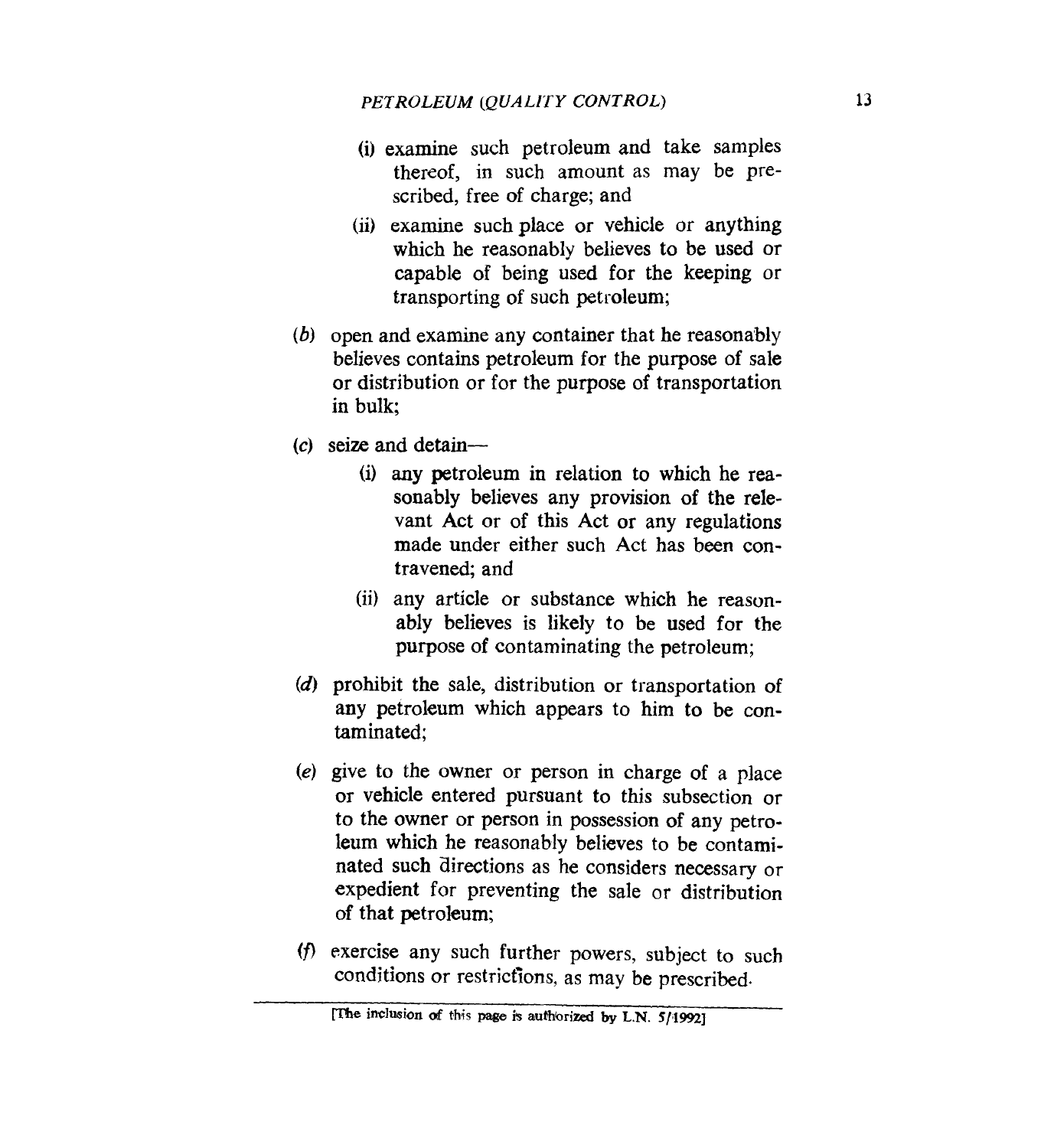**(2) Any** petroleum seized under this Act shall be stored or kept in the vehicle or the place where it was seized or may, on his directions, be removed in that vehicle to any other place which he considers satisfactory for the purpose.

**(3)** An inspector may release any petroleum **or** article seized by him or remove the prohibition on sale, distribution or transportation of **any** petroleum imposed by him under this **Act** if he is satisfied that all the provisions of this Act and the relevant Act in relation thereto have been **com**plied with.

**(4) The** owner or person in charge of the place or vehicle entered by an inspector pursuant to subsection (1) and every person found therein shall give the inspector all reasonable assistance in their power and shall furnish him with such information as he may reasonably require.

**Powerr of Minilter in** *clue*  **of failure to comply with directions.** 

18.—(1) If any person to whom directions are given under section 17 fails to comply with any requirement **of** the directions then, without prejudice to any proceedings which may be taken against him in respect of an offence under this Act, the Minister may—

- *(a)* in the case **of** a place or vehicle entered pursuant to section 17, authorize in writing any person to take, on behalf **of** the person in default, such steps as the Minister considers necessary for securing **com**pliance with that requirement; or
- *(b)* in the case of any petroleum which he reasonably believes to be contaminated, authorize an inspector to take or cause to be taken such steps as may be necessary to prevent the sale or distribution of **such**  petroleum.

**yz%e inclusion** *of* **this page is autn'zed by L.N.** *5/1592]*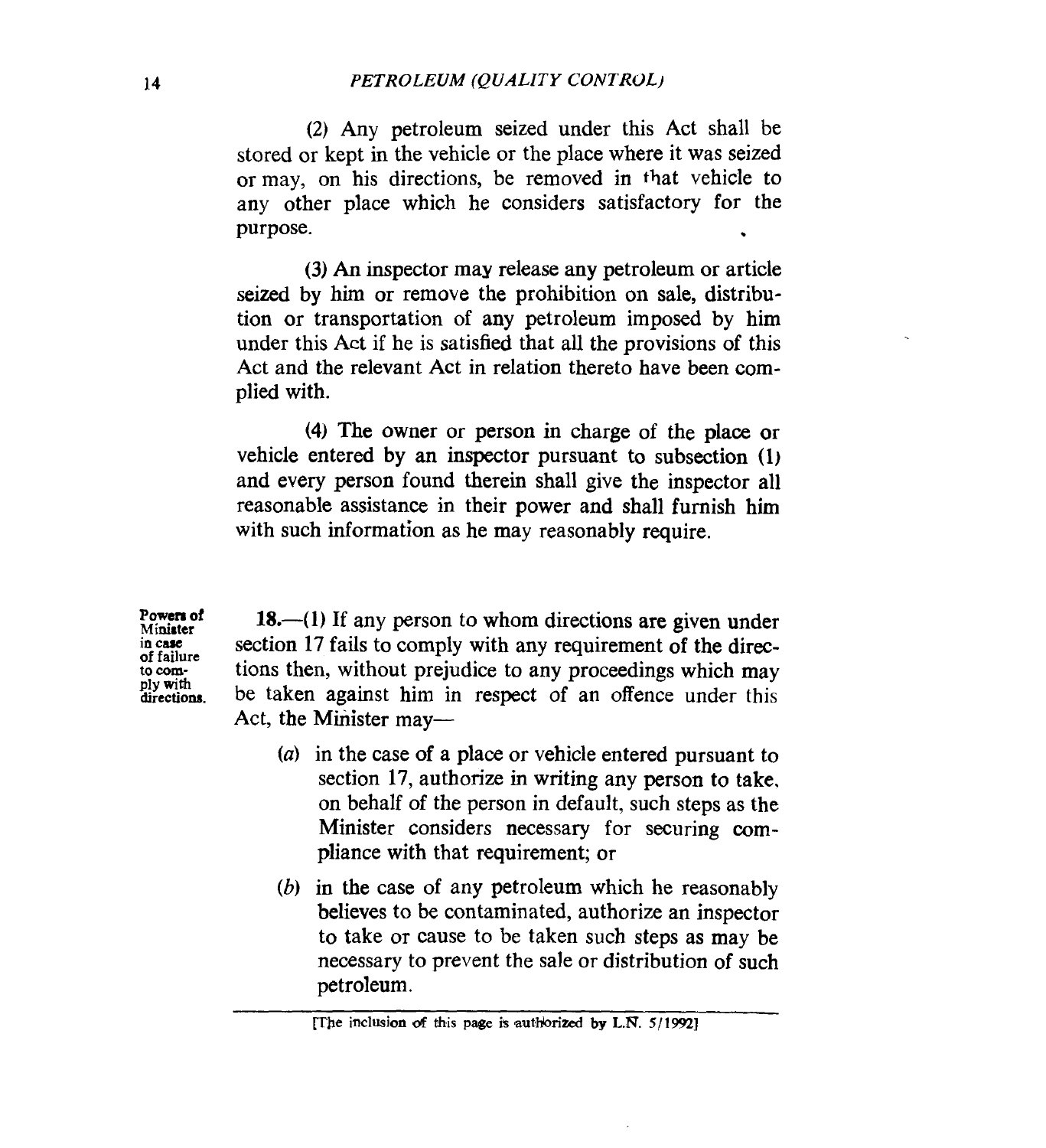(2) The amount of any expenses reasonably incurred by authority of the Minister under subsection (1) shall be paid by the Minister and may be recovered without limit of amount in a Resident Magistrate's Court as a debt due to the Government from the person in default.

Regula-19. The Minister may make regulations for carrying into **tions**  effect the provisions of this Act and, in particular but without prejudice to the generality of the foregoing, may make regulations-

*3* 

*0* 

- $(a)$  with respect to the method of examination and testing of petroleum for contamination, including methods to be used in connection with the storage or transportation of petroleum and for the prevention of contamination;
- $(b)$  with respect to the powers and duties of inspectors, analysts and other officers designated under this Act, the taking of samples, the seizure, detention and disposal of petroleum and any article referred to in section 17;
- (c) prescribing fees and forms in respect of any  $\frac{17}{2001}$ registration or licence under this Act;
- $(d)$  prescribing, controlling or approving the methods which may be used to prevent or mitigate the contamination of petroleum;
- $(e)$  with respect to the licensing or registration of persons for the purposes of this Act;
- $(f)$  prescribing the manner in which any enquiry under section  $10(1)(b)$  may be made;
- $(p)$  prescribing anything required by this Act to be prescribed.

[The inclusion of this page is authorized by L.N. 112/2002]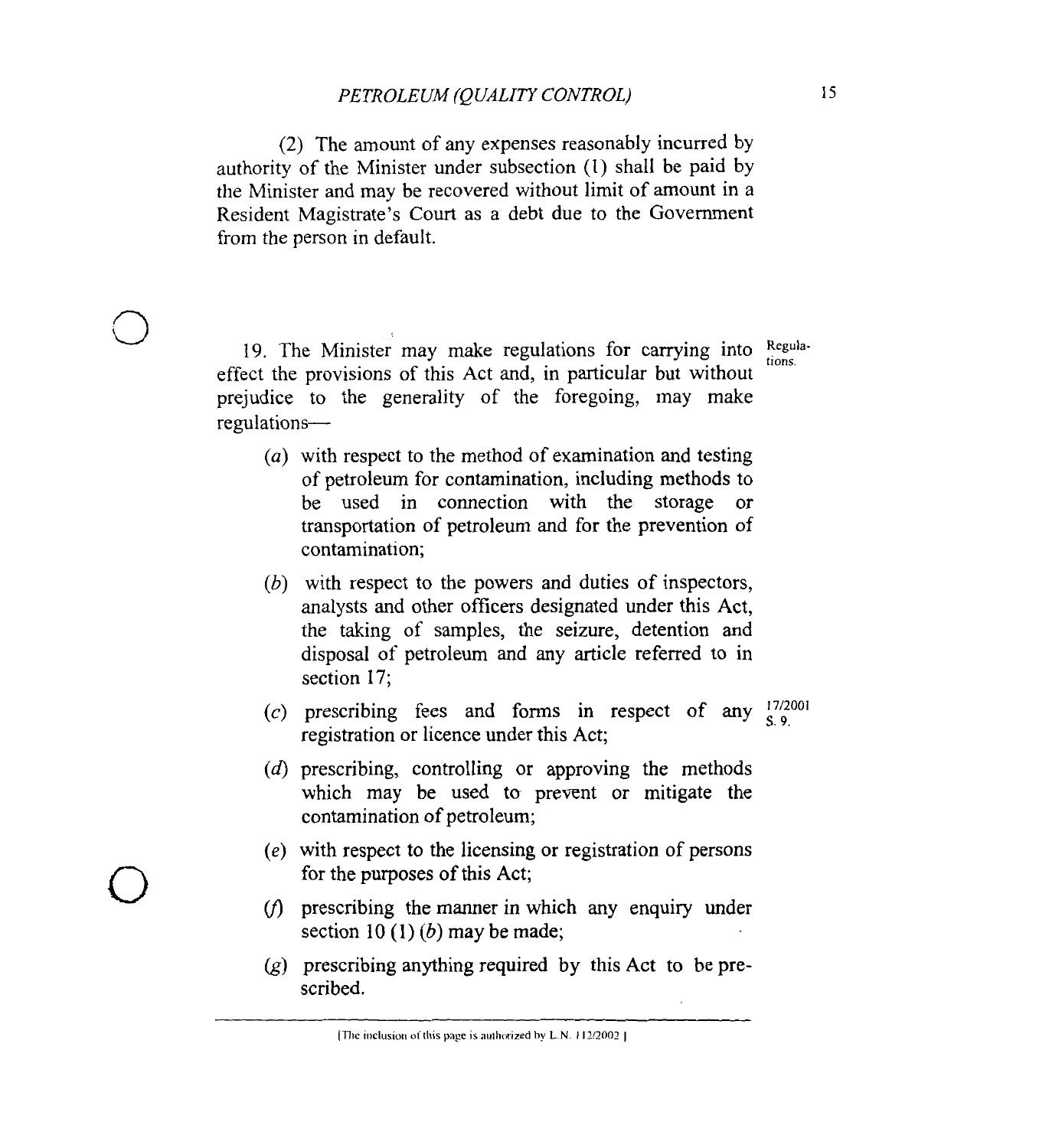- Offences.  $20 (1)$  Any person who-
	- *(a)* assaults or obstructs an inspector, analyst or any other officer acting in the execution of his duty under this Act;
	- *(h)* contravenes the provisions of subsection **(4)** of section 17 or any regulations made under this Act,

shall be guilty of an offence and shall be liable on summary conviction in a Resident Magistrate's Court to a fine not exceeding two hundred thousand dollars or to imprisonment for a term not exceeding six months or to both such fine and imprisonment.

**(2)** *[Deletedby Act 170f2001.1* 

**17 2001 s lO(d)** 

 $\overline{Q}$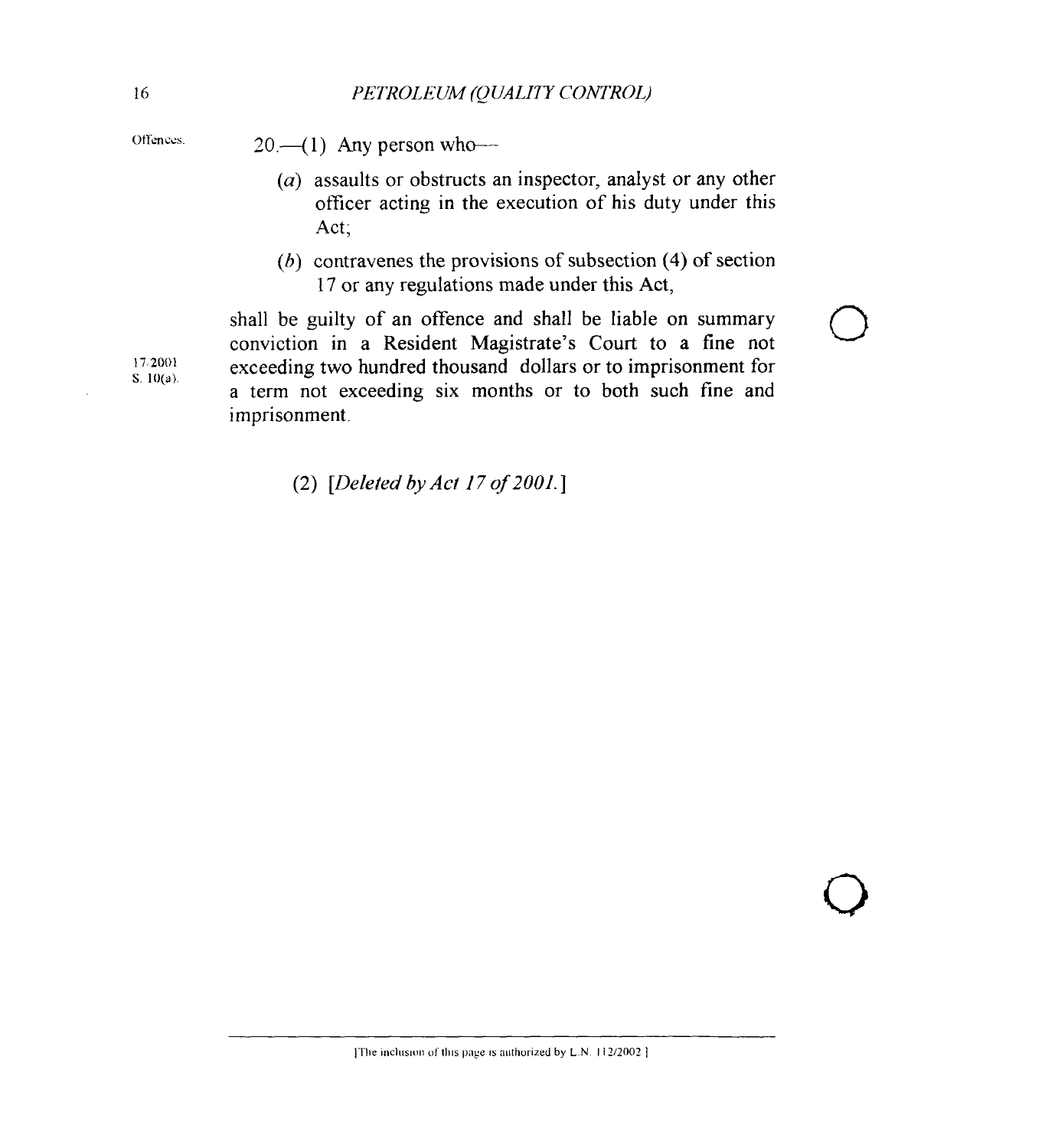**SCHEDULE** (Section 13)

#### *The Tribunal*

1. The Tribunal shall, subject to paragraph **2,** consist of three members **Constitu**appointed by the Minister, one of whom shall be appointed to be tion of Tribunal. Chairman.

2. For the hearing of any appeal under **this** Act the Tribunal may **Power**  consist of one member sitting alone if the appellant agrees.

*of* **one member to sit alone.** 

3. The members of the Tribunal shall, subject to the provisions of **Tenure of**  this Schedule, hold office for such period not exceeding two years as the Minister may determine and shall be eligible for reappointment. **office.** 

**4.** The Minister may appoint any person to act in the place *of* the Chairman or any other member of the Tribunal in the case of the appoint-<br> **absence** or inability to act of the Chairman or other member absence or inability to act of the Chairman or other member.

5. (1) Any member of the Tribunal other than the Chairman may Resignaat any time resign his office by instrument in writing addressed to the tionr. Minister and transmitted through the Chairman, and from the date of **the** receipt **by** the Minister **of** such instmment that member shall cease to be a member of the Tribunal.

**(2)** The **Chairman** may at **any** time resign his office by **instru**ment in writing addressed to the Minister and such resignation shall take effect as from the date of receipt **by** the Minister of that **instru**ment.

6. The Minister may at any time revoke the appointment of **any Revoca**member of the Tribunal if he thinks it expedient so to do.

**t1on of appointments.** 

7. If any vacancy occurs in the membership of the Tribunal such Filling of **vacancies.**  vacancy shall be filled **by** the appointment of another member.

8. The names of all members of the Tribunal as first constituted and Publicaevery change in the membership thereof shall be published in the **tion of** Gazette. *Gazette.* **ship.** 

9. There shall be paid to the Chairman and other members *of* the **Remuera-**Tribunal, in respect of each appeal, such remuneration, whether by **tionof**  way of honorarium, salary or **fees,** and such allowances as the Minister **meanborn**may determine.

**rhe inclusion d this page is authorized by L.N.** *5/1992]*